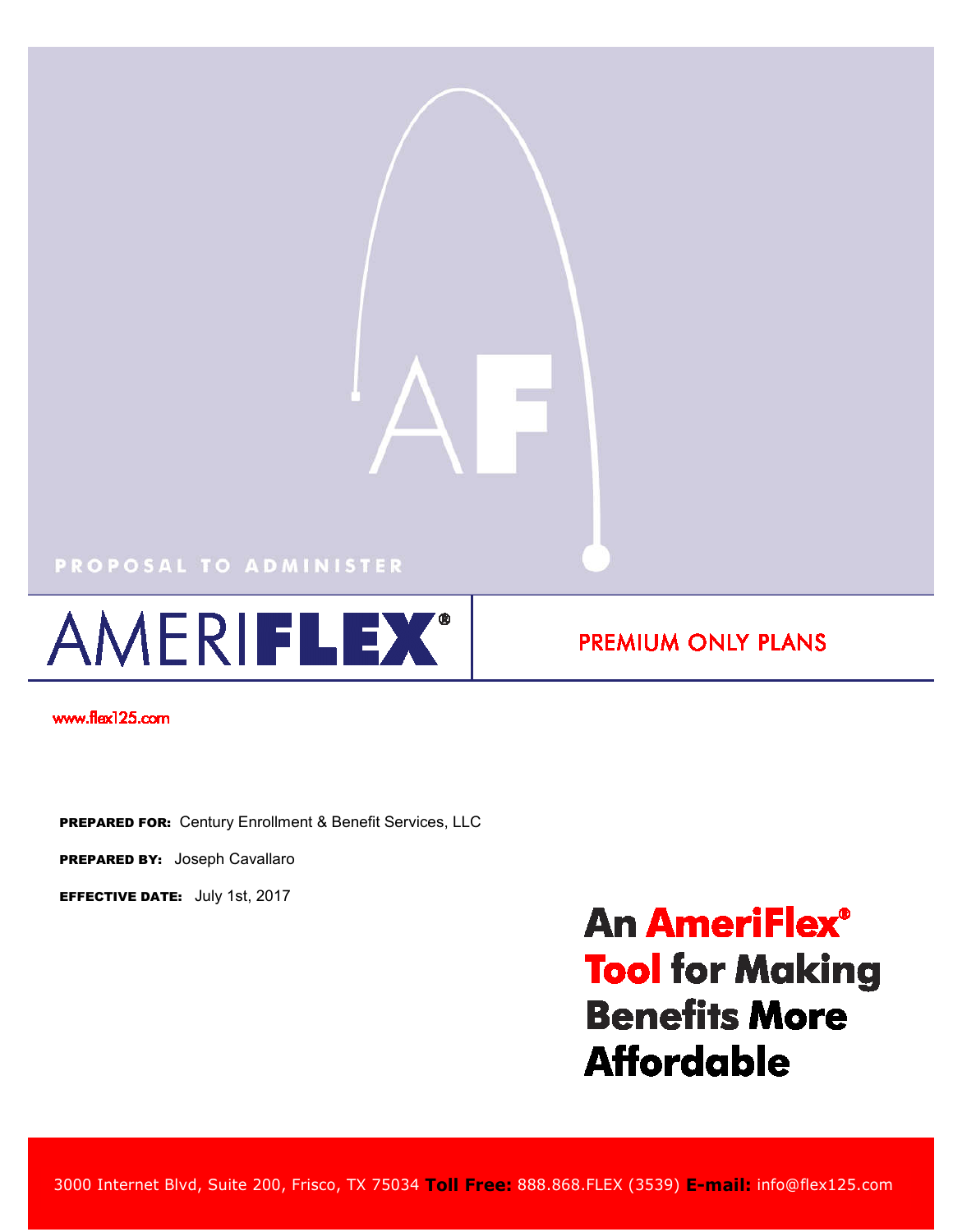

# **TABLE OF CONTENTS**

| <b>COMPANY PROFILE</b>                       | 3 |
|----------------------------------------------|---|
| <b>WHAT ARE PREMIUM ONLY PLANS OR "POP"?</b> | 4 |
| <b>EMPLOYER ADVANTAGES</b>                   | 5 |
| <b>EMPLOYEE ADVANTAGES</b>                   | 6 |
| PLAN IMPLEMENTATION AND COMPLIANCE           | 7 |
| <b>ADMINISTRATIVE FEES</b>                   | 8 |
| <b>OTHER PRIORITY SERVICES</b>               | 9 |

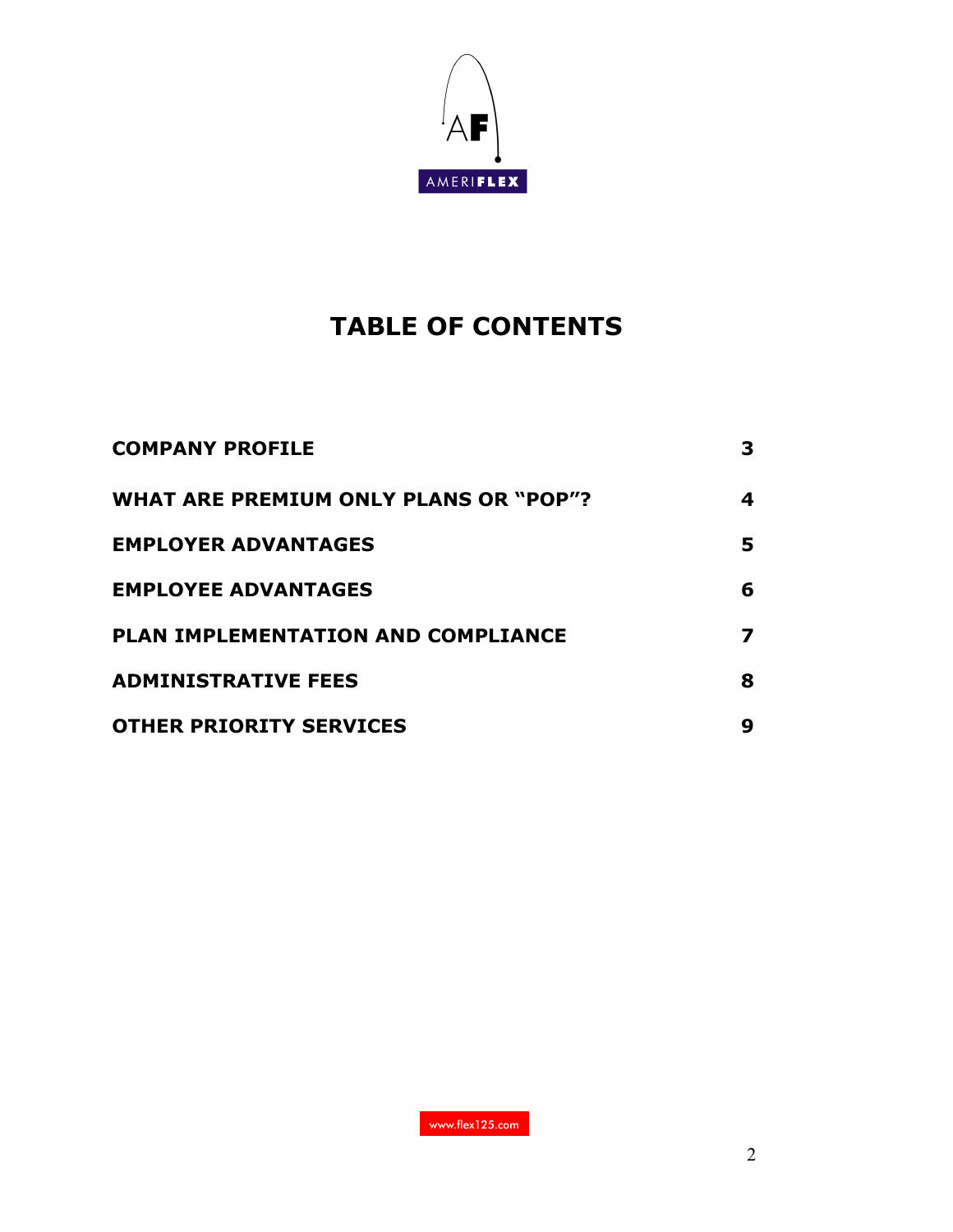

## **Company Profile**

Established in 1998, AmeriFlex is an independent benefits administrator providing technology-based, consumer-driven benefits and compliance solutions to clients throughout the United States. AmeriFlex serves more than 18,000 clients representing more than 3.5 million participants nationwide.

In 1999 AmeriFlex pioneered the FSA debit card. As a result, AmeriFlex gained immediate and substantial market share, and used this momentum to further enhance our technological capabilities, including the development of a consolidated platform combining FSA, HRA, HSA, and CRA onto one debit card: the AmeriFlex Convenience Card®. This singular approach provides greater convenience and ease of use for both employer and employee. The employer is rewarded with the savings derived from per participant rather than per account pricing as well as real-time balances and user-friendly reporting. The employee avoids the confusion and frustration associated with the use of multiple debit cards. Many TPAs who were late adopters of debit card technology continue to face obstacles related to dual processing platforms and data interface challenges. Eleven years of refining the AmeriFlex Convenience Card® system has allowed us to refine our offering and take full advantage of the potential inherent in this technology.

Our commitment to innovative technology has allowed AmeriFlex to deliver a wealth of consumer-driven benefit options, including Mongoose®, our robust, webbased COBRA administration system. These turnkey solutions provide our clients with the ability to remain strategically competitive in the ever-changing landscape of employee benefits, consumer-driven healthcare, and compliance. Our in-house ERISA compliance team ensures we are aligned with statutes and regulatory amendments as well as the continuously developing case law.

The power and simplicity of the complete AmeriFlex suite of services with particular emphasis on a single debit card platform and state-of-the-art web-based COBRA administration have positioned AmeriFlex as an industry leader.

Consecutive years of growth, experience and dominant service credentials have convinced the readers of *Benefits Selling* magazine to put us in the winner's circle once again. For six consecutive years, AmeriFlex has been chosen as *Benefits Selling* magazines "Readers Choice" for the TPA delivering the most comprehensive service.

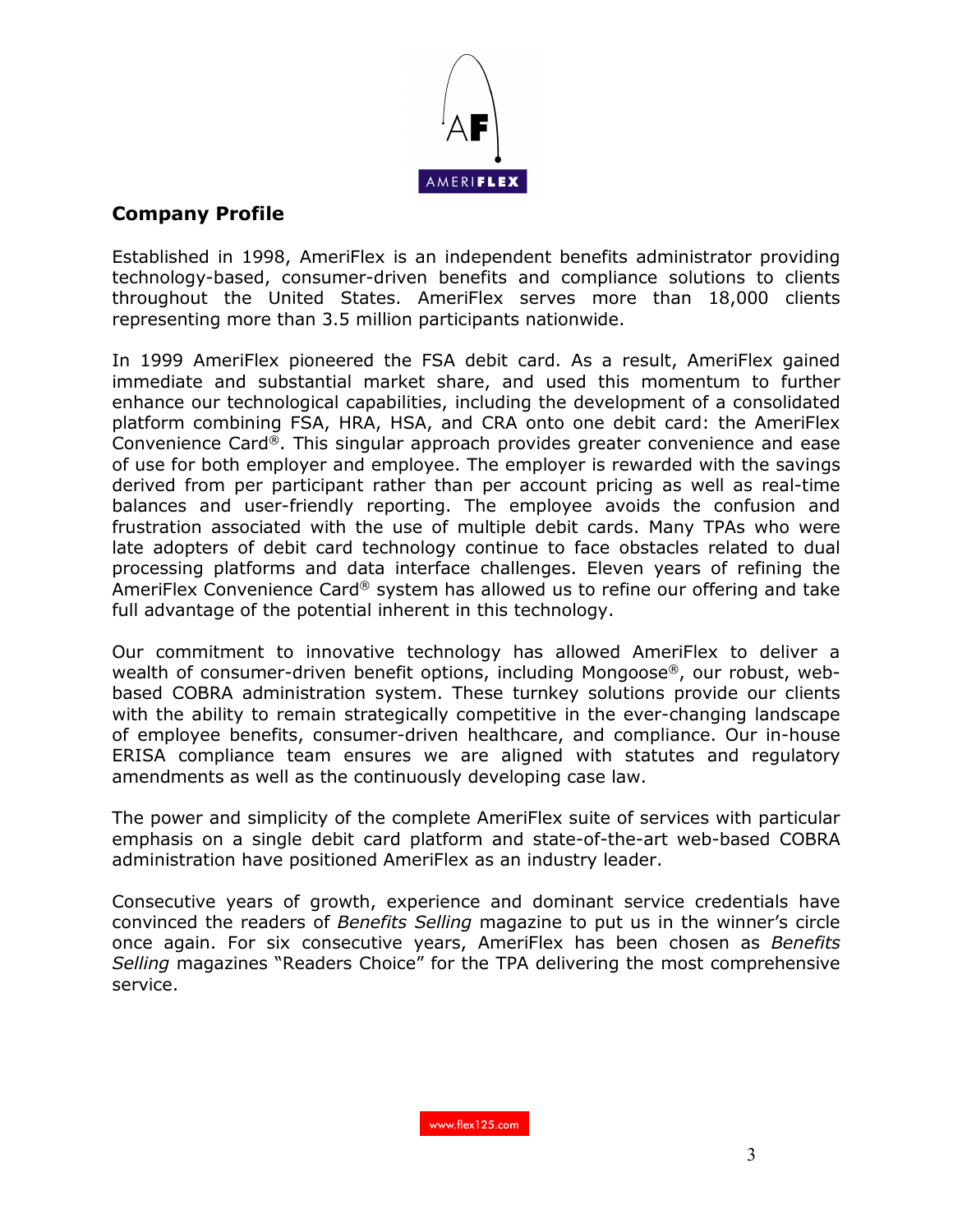

# **WHAT ARE PREMIUM ONLY PLANS OR "POP"?**

A *Premium Only Plan (POP)*, also known as Premium Conversion and Cafeteria Plan, allows employee contributions to employer-sponsored benefit plans to be made with pre-tax dollars, automatically increasing take-home pay while reducing the employer's payroll tax liability. POPs are an effective way for a small business to customize employee benefits for maximum tax savings and appeal. These plans are designed to benefit all eligible employees and not just the owners or highly compensated employees. These plans are generally not suitable to one person businesses, and have limited appeal for businesses without salaried employees.

Once you have a Premium Only Plan (POP) document in place, there is no real administration involved since the process is handled via payroll.

Qualified premiums include:

- Health
- Prescription
- Dental
- Vision
- Employee Group Term Life (up to \$50,000)
- Voluntary Benefits
	- o Accident
	- o Disability
	- o Cancer
	- o Supplemental Medical or "Gap" programs

Employees can save roughly 20 - 40% of their insurance premiums by pretaxing Federal, FICA, and, in most cases, state taxes. Employers save the matching Social Security and Medicare taxes, and sometimes Federal and State unemployment taxes. Depending on the state, employers may also be eligible for worker's compensation savings.

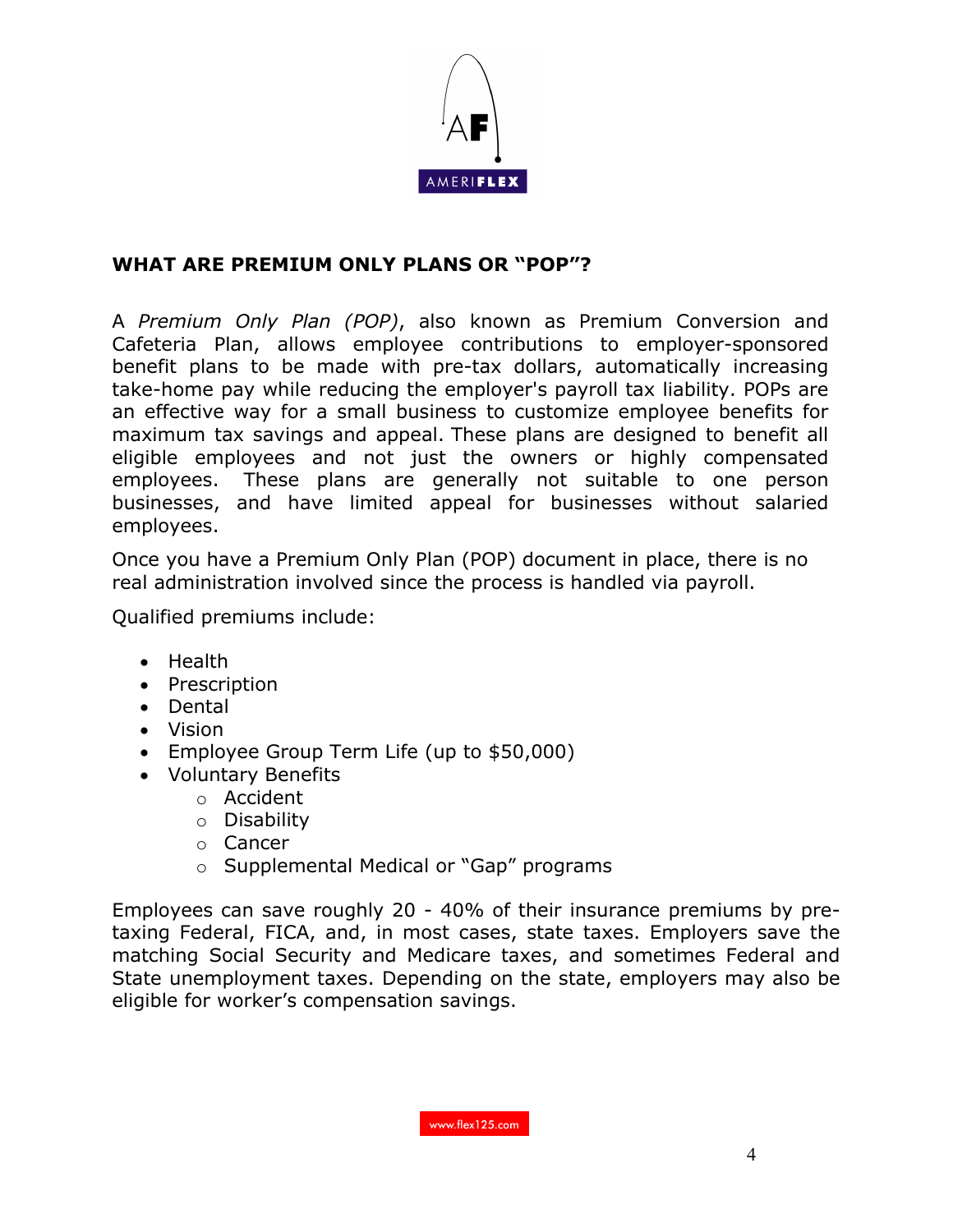

#### **EMPLOYER ADVANTAGES**

Employee benefits purchased on a pre-tax basis reduce the employer wage base for purposes of calculating payroll taxes. Employers can realize direct bottom-line savings from the reduced employer F.I.C.A. taxes, F.U.T.A. taxes, and disability and workers' compensation insurance premiums (varies state by state).

Savings Illustration for Premium Only Plan based on Health Insurance and Voluntary Benefit premiums:

**Eligible Employees: 12**

# **Health Insurance Premiums:**

| <b>8</b> Health participants       | $\mathsf{x}$ | \$900 per participant | -\$  | 7,560       |     |
|------------------------------------|--------------|-----------------------|------|-------------|-----|
| <b>FICA</b> saved                  |              | $7.65\%* x$           | \$   | 7,560<br>S  | 578 |
| <b>Voluntary Benefit Premiums:</b> |              |                       |      |             |     |
| 4 Voluntary participants x         |              | \$540 per participant | - \$ | 2,268       |     |
| <b>FICA</b> saved                  |              | $7.65\% * x$          | \$   | 2,268<br>S. | 174 |
|                                    |              |                       |      |             |     |

**Estimated Annual Employer F.I.C.A. Savings \$ 752**

 \*Assumes each plan participant's annual compensation is below the maximum social security wage base of \$106,800 for 2010 6.20% to \$106,800 and 1.45% on total compensation).

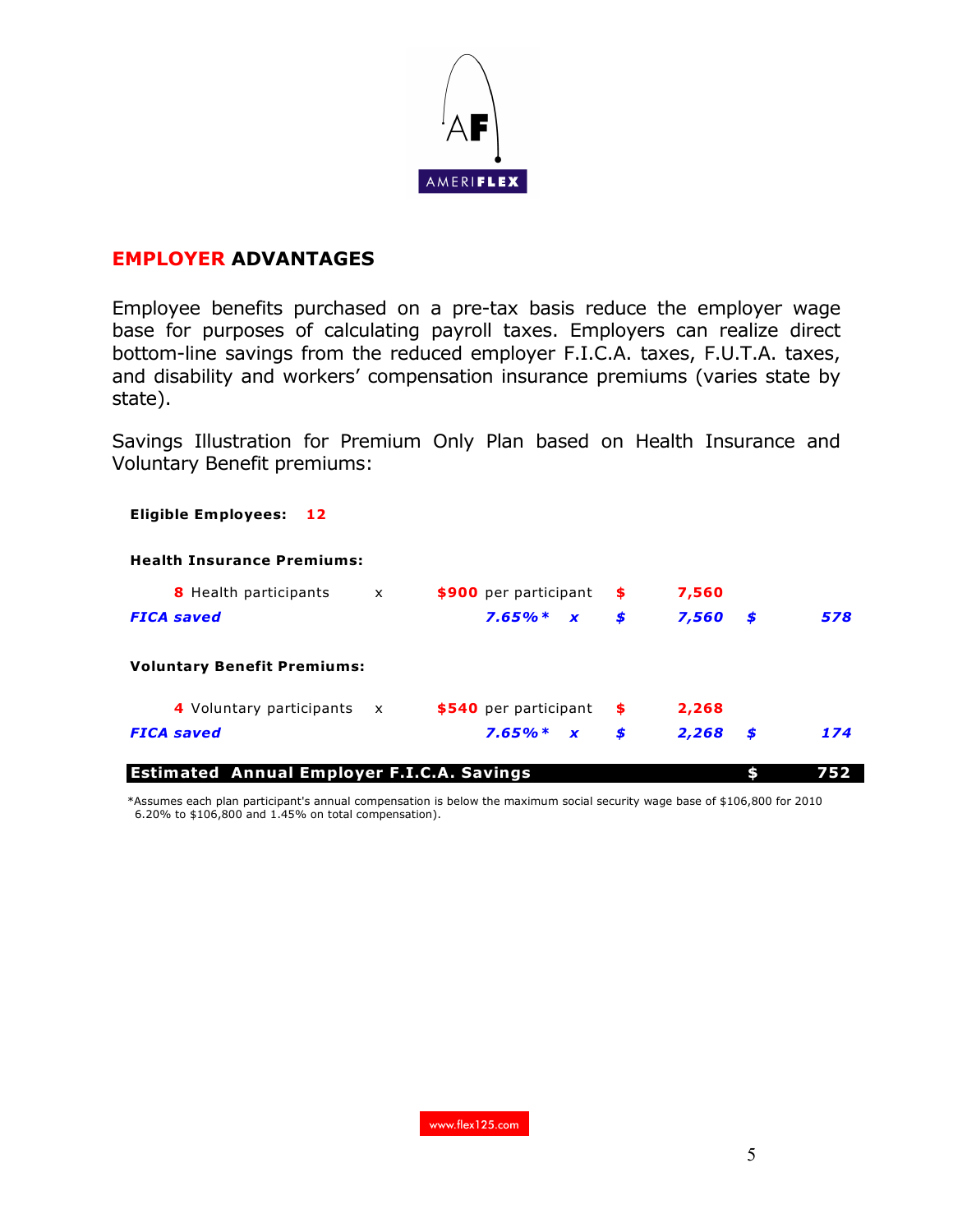

#### **EMPLOYEE ADVANTAGES**

When employees purchase benefits on a pre-tax basis, their compensation is reduced for purposes of calculating wages subject to Federal and F.I.C.A. (Social Security & Medicare) taxes. Based on 2015 tax rates, potential savings range from 17.65% to 35.65% depending on an employee's individual tax bracket, and, in most states, employees can also save on their state income tax.

A Premium Only Plan allows employees to pre-tax their contribution toward certain types of insurance including their employer provided health coverage, group benefits such as dental and group term life, and employee voluntary benefits such as accident, supplemental health, disability, and cancer coverage.

Following is an example of how an average employee can increase their monthly take home pay by \$51 through a Premium Only Plan:

|                                                                                                                   | Without a<br><b>POP Plan</b>       | With a<br><b>POP Plan</b>            |
|-------------------------------------------------------------------------------------------------------------------|------------------------------------|--------------------------------------|
| Monthly Compensation                                                                                              | \$2,000                            | \$2,000                              |
| <b>Pre-tax Contributions</b><br><b>Taxable Salary</b>                                                             | N/A<br>\$2,000                     | $-200$<br>\$1,800                    |
| Federal Income Tax (15%)<br>State Income Tax (@3%)*<br>Social Security Tax (7.65%)**<br><b>Salary after Taxes</b> | -300<br>$-60$<br>$-153$<br>\$1,487 | $-270$<br>$-54$<br>$-138$<br>\$1,338 |
| After-Tax Expenses                                                                                                | -200                               | <u>N/A</u>                           |
| <b>Net Take Home Pay</b>                                                                                          | \$1,287                            | \$1,338                              |

*Net Individual Savings is \$51/month (\$1,338 vs. \$1,287) or \$612/year.*

 \*State tax savings are estimated. Most state and local governments treat cafeteria plan elections favorably for purposes of state and local income taxes.

 \*\*Employees save 6.2% on pre-tax payroll deductions if they make less than the maximum Social Security wage base (\$106800 for 2010; indexed annually) plus 1.45% on all pre-tax deductions under the plan.

www.flex125.com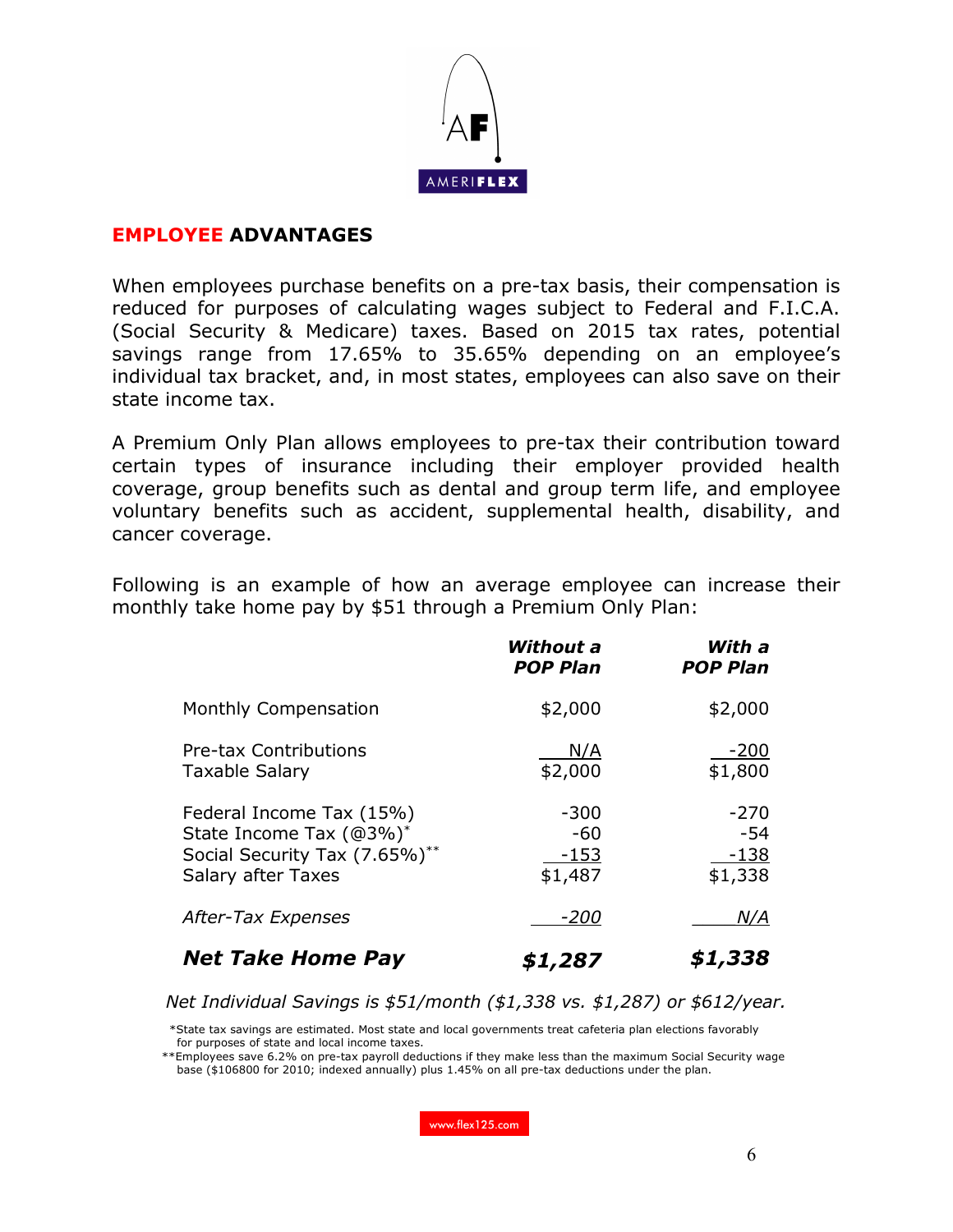

## **PLAN IMPLEMENTATION AND COMPLIANCE**

Your POP plan is easy to implement and maintain since most of the work is done for you! Once your application is processed, you will receive a customized, signature-ready Plan Document, Summary Plan Description and Adoption Resolution along with instructions on completing the documents and implementing your plan.

Next, you collect employee elections and notify your payroll vendor or adjust your own payroll system to allow eligible contributions to be pre-taxed. Then simply start saving money!

#### **Compliance Responsibilities:**

**Form 5500** - If your plan has over 100 participants on the first day of the plan year, IRS regulations may require the annual preparation of Forms 5500 to be submitted no later than the last day of the 7th month following the end of the plan year. The IRS and DOL charge substantial penalties for each day these forms are late, so it is important to be timely with submission.

**Non-Discrimination Testing -** IRS regulations require non-discrimination testing in order for your Premium Only Plan to be in compliance. Testing includes: the 25% Concentration test, 100% and 75% Health Insurance test and Benefit Ratio Health Insurance test.

#### **Continuing Support:**

As a feature of your POP, AmeriFlex provides you with timely updates and modifications to ensure your continued compliance with changing IRS regulations. You can also access your POP online to request an emailed copy or make changes to your plan in the future. You will also find valuable information and answers to any questions you may have concerning your POP. In addition, guidance regarding the most current legislation, nondiscrimination testing support and unlimited, free consultation is available by contacting AmeriFlex's Compliance Department.

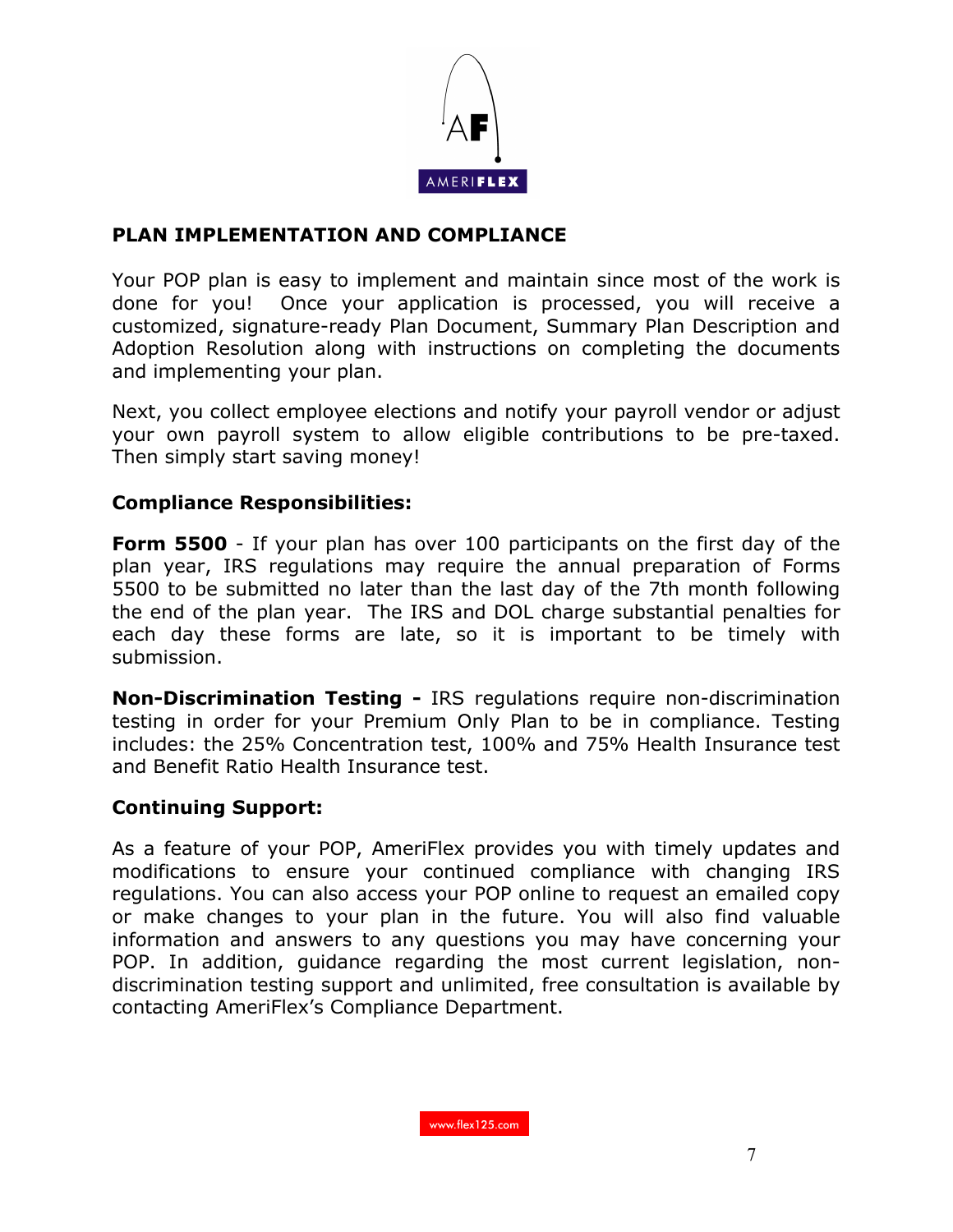

# **PREMIUM ONLY PLAN ADMINISTRATIVE FEES**

| <b>Account Setup</b><br>includes Plan Document, Summary Plan Description and Adoption<br>Resolution                         |                      |
|-----------------------------------------------------------------------------------------------------------------------------|----------------------|
| Online Document Ordering                                                                                                    | \$250.00             |
| Manual Document Ordering<br>(paper application)                                                                             | \$575.00             |
| <b>Annual Maintenance/Compliance</b><br>Renewal reminder emailed 60 days prior to new plan year with online<br>renewal link | \$225.00<br>Included |
| Plan Document updates/modifications when required by IRS<br>Revised or duplicate documents emailed within 24 hours          | Included<br>Included |
| Customer Service support via toll free phone or email<br>Employee POP Quick Reference Guide available via PDF               | Included<br>Included |

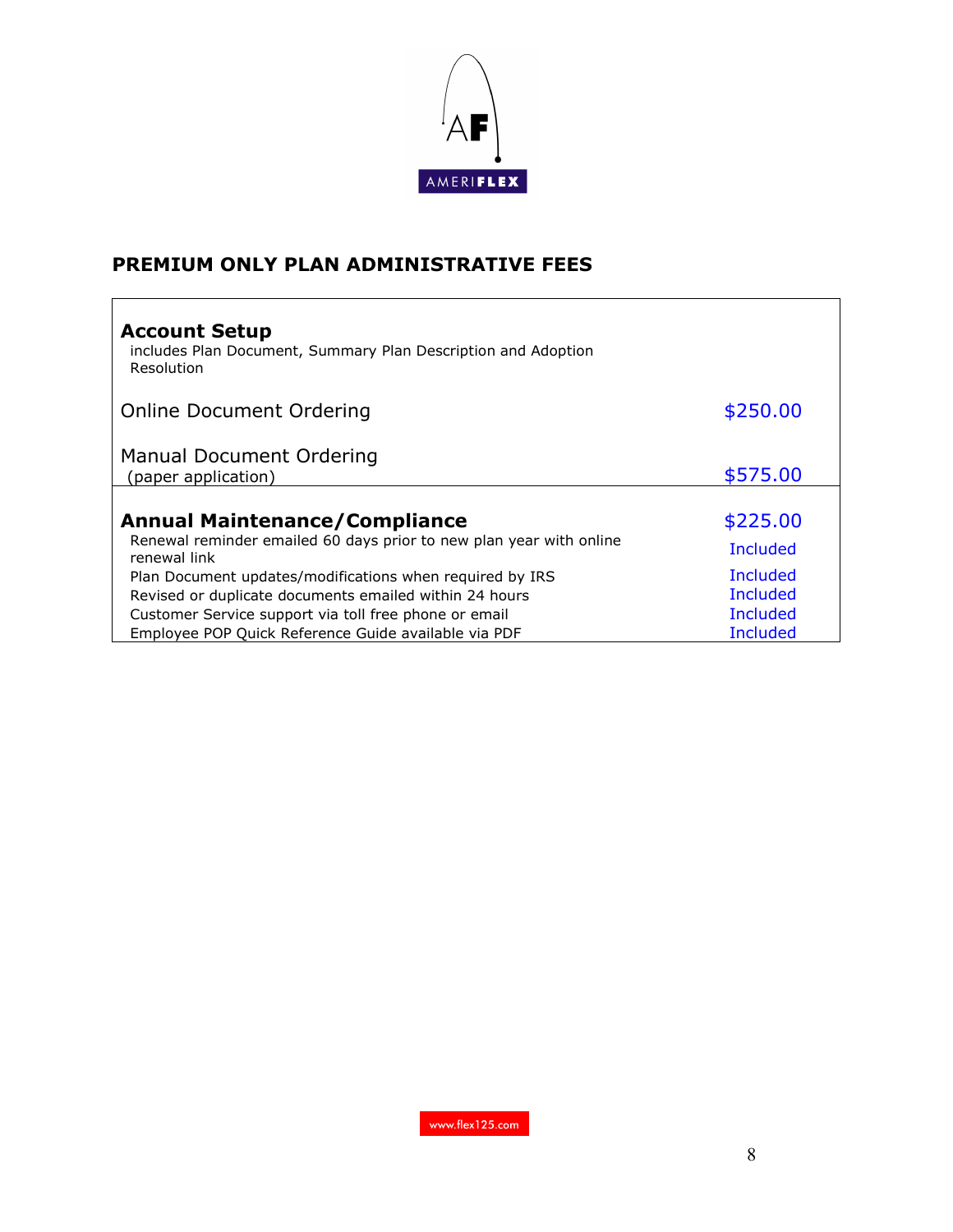

## **OTHER PRIORITY SERVICES PROVIDED BY AMERIFLEX**

#### **The AmeriFlex Convenience Card**®



In 1999, AmeriFlex introduced the **AmeriFlex Convenience Card**® MasterCard®, creating a clear win-win circumstance for both employer and employee by providing an easier, more convenient method for employees to utilize their Flexible Spending Accounts. This debit card allows for the automatic electronic transfer of pre-tax dollars from an employee account when paying

for qualified expenses. Employees are able to receive immediate reimbursement of their medical and dependent care expenses simply by using their card at the point of service. The normal paper claims process is eliminated, as are worries about forgotten purchases or lost receipts.

Technological innovation has been a hallmark of AmeriFlex since its inception: In 1999, AmeriFlex pioneered the debit card technology that started a voluntary benefits revolution. With the emergence of Consumer-Driven Benefits, AmeriFlex has recognized the need to deliver a technologybased solution that enhances the common debit card platform. Our unmatched industry experience and knowledge-based administrative expertise once again enabled us to pioneer the development of a consolidated FSA/HRA/HSA/CRA platform with *single-participant pricing*.

Emerging consumer-driven benefit strategies that seek to utilize multiple accounts (HRA/FSA/HSA/CRA) have made the **AmeriFlex Convenience Card**<sup>®</sup> an even more compelling innovation. We employ technology that provides the flexibility to handle a multitude of variations in plan structure, which is a prerequisite to achieving seamless compatibility with the electronic payment systems that are critical to these types of plans.

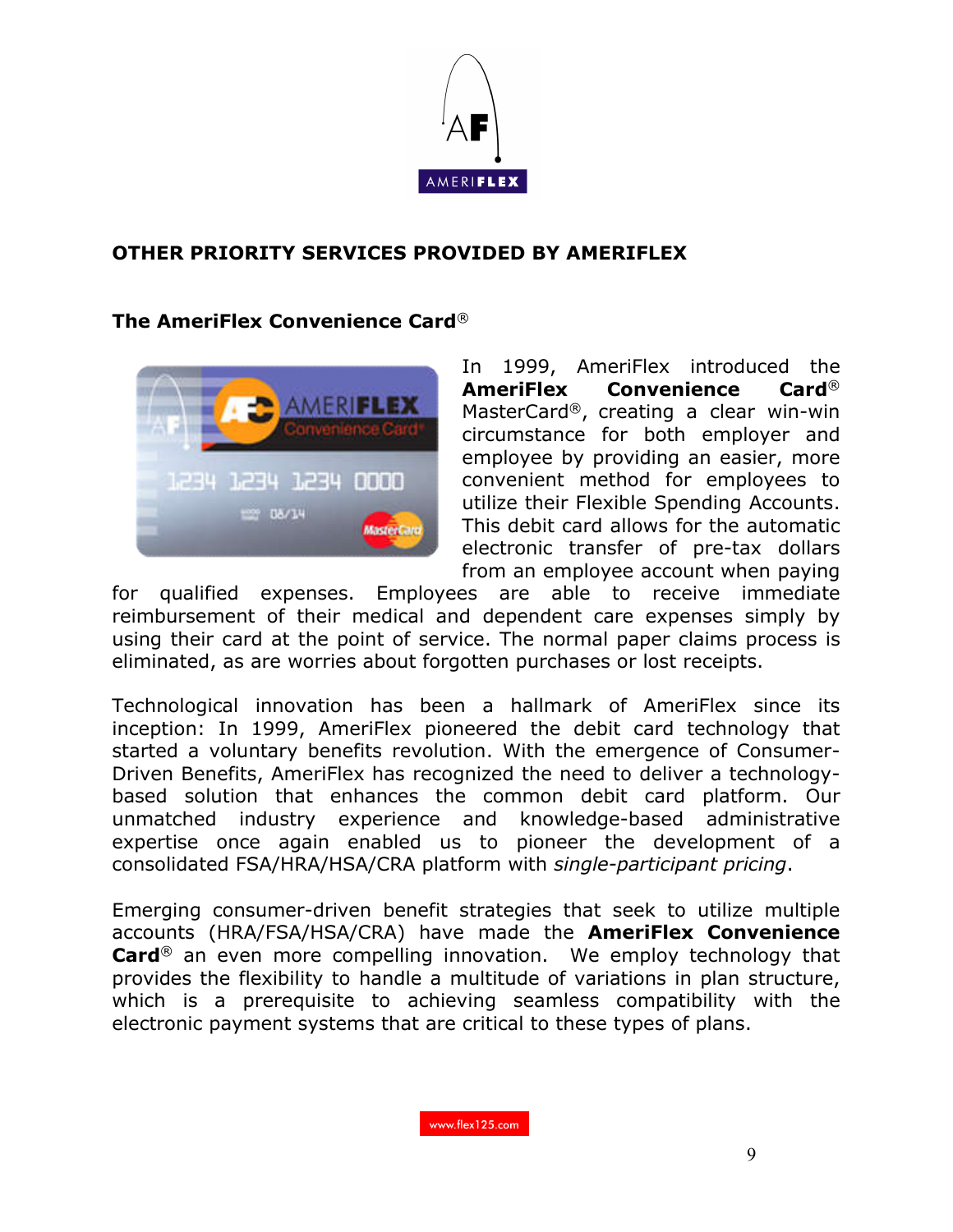



## **Healthcare Reimbursement Accounts (HRAs)**

Health insurance premiums are rising due to the ever-increasing cost of care. Employers and employees must cope with higher copayments, higher deductibles, and increased provider restrictions. Many employers are now exploring alternatives to standard medical care that combine high-deductible health plans (HDHP) with a Healthcare Reimbursement Account to ease this burden. HRAs are employer-funded accounts that can be designed to help offset the increase in employees' outof-pocket expenses due to the implementation of the HDHP. HRA administrative costs and HRA contributions can be deducted from taxes without increasing FICA or FUTA taxes or disability or workers' compensation insurance premiums. The "hat-trick" created by combining the savings from LOW-COST, high-deductible health plans with the associated tax savings and even the ability to deduct HRA costs, makes HRAs a valuable option worth considering for your employee benefits package.



# **Health Savings Accounts (HSAs)**

Maybe you're a small business owner and you need a good insurance plan to attract top-notch employees. Maybe you run a multi-million-dollar company and are looking to provide better insurance for your team - and cut costs. If you're offering a High Deductible Health Plan to your employees, a HSA just might be the perfect solution for you. A HSA makes health coverage more like insurance – what health care coverage should be. After all, you buy car insurance to protect yourself in the event of a catastrophe. You don't "insure" routine maintenance and minor repairs like a flat tire or a new turn-signal bulb.

HSAs can be funded by either an employee or an employer. The savings roll over into subsequent years, earning interest. This low-cost, tax-free alternative to traditional insurance is the biggest change to health policy in decades. Seize the HSA opportunity. Because taking control of how you or your company spend health care dollars is just smart business.